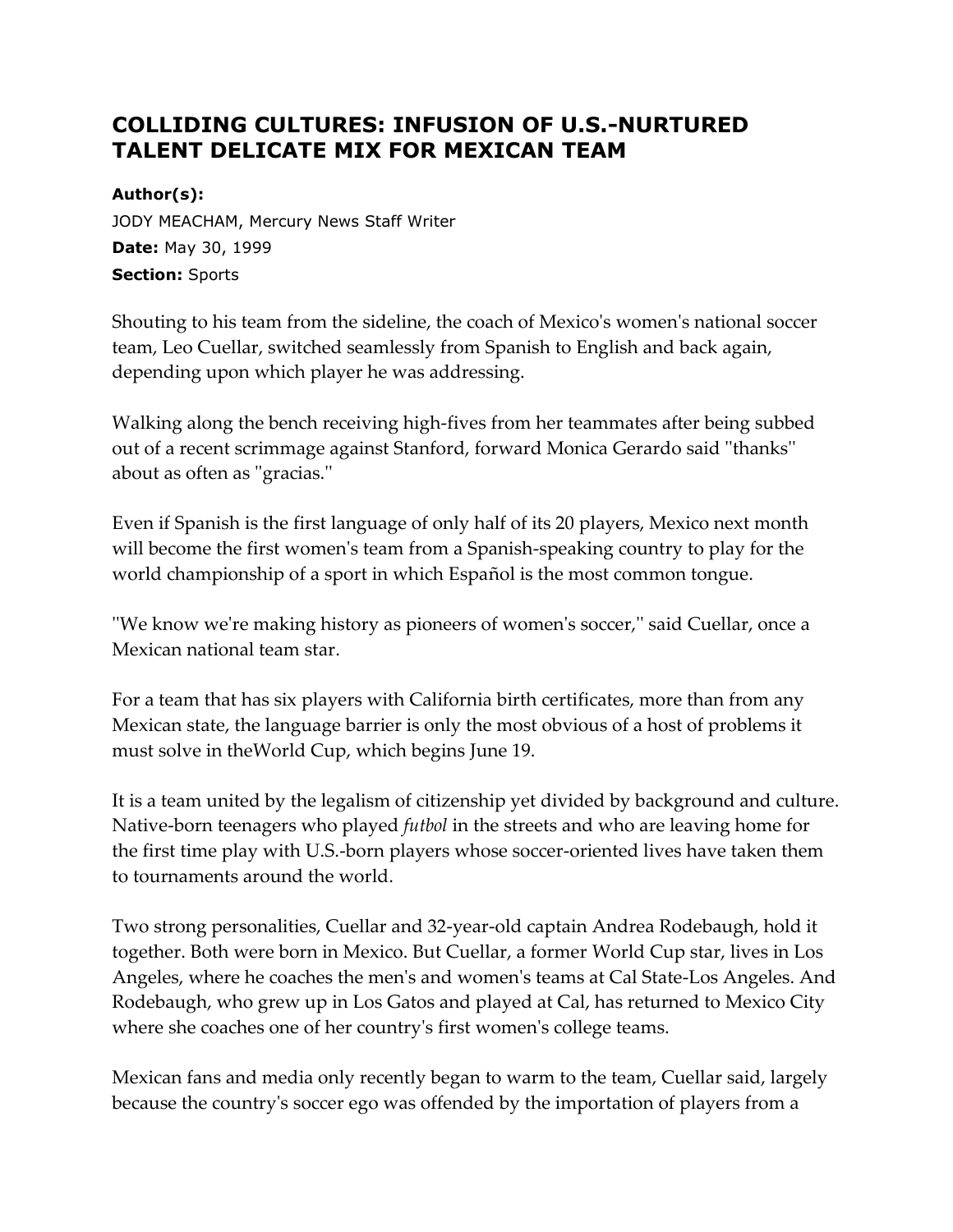country whose roots in the game are as shallow as the border-hugging All-American Canal.

Within the team, the issue was even more pointed: Why should Mexico-born players be displaced for ''foreigners'' openly using citizenship loopholes for a chance to play in the World Cup that they could not get in the United States?

''I felt it should be just Mexicans on the Mexican national team,'' said 19-year-old midfielder Fatima Leyva. ''I still think that way.''

## **A study in contrasts**

Leyva's father, a school administrator in the town of Ixtapaluca, taught her the game when she was a child, and she was one of the few Mexican girls who continued playing into their teen years. She was discovered two years ago by a national program to identify potential female soccer players for the Olympics.

Before joining the national team, she had never traveled farther from home than the two-hour drive to Mexico City. Last week's exhibition matches against Canada in Vancouver, British Columbia, gave her the chance to play in snow for the first time.

Laurie Hill, 29, a blond-haired, blue-eyed midfielder born in West Los Angeles to a Mexican mother, was an All-American at UC-Santa Barbara and lives in Berkeley. Walking through airports with her teammates in their traveling uniforms, she is asked, "Are you Mexican?" She has learned enough Spanish to answer.

''I think the other players on the team recognize we (Mexican-Americans) bring experience and talent to the team,'' she said. ''We're used to training daily. In that respect, we bring intensity the other players need.''

Rodebaugh, who was a Cal teammate of U.S. national team players Joy Fawcett and Brandi Chastain, said, ''There are two schools of thought among the Mexicans on the team. One is that the Americans are going to take a spot from a Mexican player, and the second is that the most important thing is qualifying for the World Cup, otherwise we'll be ignored by the public.''

Rodebaugh played on the 1991 and '95 Mexican teams, which were hastily thrown together a few weeks before World Cup qualifying and embarrassingly unsuccessful in their quests, losing by scores such as 12-0 to the United States and 9-0 to Canada. But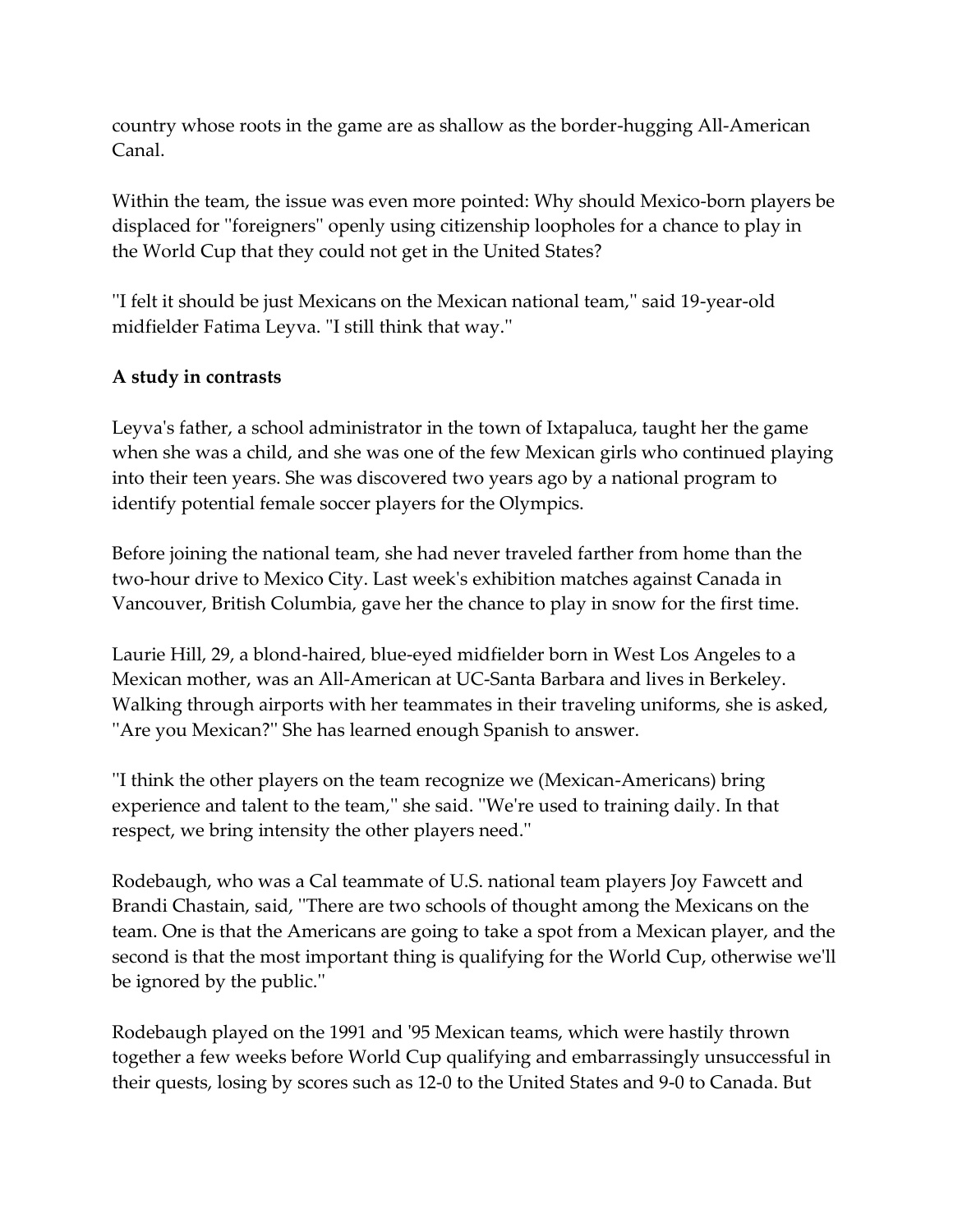the *Federacion Mexicana de Futbol Asociacion* took a much more serious approach to this year's World Cup, the first to be held in the United States.

In the two previous Cups, the United States easily qualified as North America's lone representative in a 12-team tournament, winning the first championship in China and losing only one match in a third-place finish four years ago in Sweden.

FIFA, soccer's international governing body, expanded the women's field to 16 teams this year, allocating a third berth to the Western Hemisphere. That berth would go to the winner of a playoff between the second-place teams in North American and South American qualifying. Because the United States, as host team, didn't have to qualify, that meant North America's berth was up for grabs -- mostly likely between Canada and Mexico -- with a fallback opportunity to make the field through the playoff.

At the suggestion of Karlo Pedrin, a Tijuana restaurateur whose daughter played on a U.S. club team, the Mexican federation decided in 1997 to scour the ranks of U.S. women soccer players who could claim dual citizenship and play for Mexico. The idea was that reinforcements from the strong U.S. collegiate system would instantly make a credible competitor of Mexico, where sports – especially soccer – traditionally have been for men only.

"Obviously, we can put together a squad of Mexican-born players, but it's not going to be at the same level,'' Cuellar said. ''There's no (Mexican) program we can depend on for players.''

For many Mexican-Americans, such as Gerardo of Simi Valley, Notre Dame's all-time leading scorer and a former member of the United States under-20 national team pool, choosing the Mexican national team meant the end of any chance to play for the United States. FIFA rules forbid players to switch teams once they have appeared in a match.

But women's talent in the United States is so deep there are an estimated 100 players good enough to start on most other national teams, and FIFA limits World Cup rosters to 20.

''The World Cup is every woman soccer player's dream,'' said defender Lisa Nañez of Los Gatos, who finished her collegiate career at Santa Clara last fall with a trip to the NCAA semifinals. ''I had no shot at the U.S. team.''

#### **Getting attention**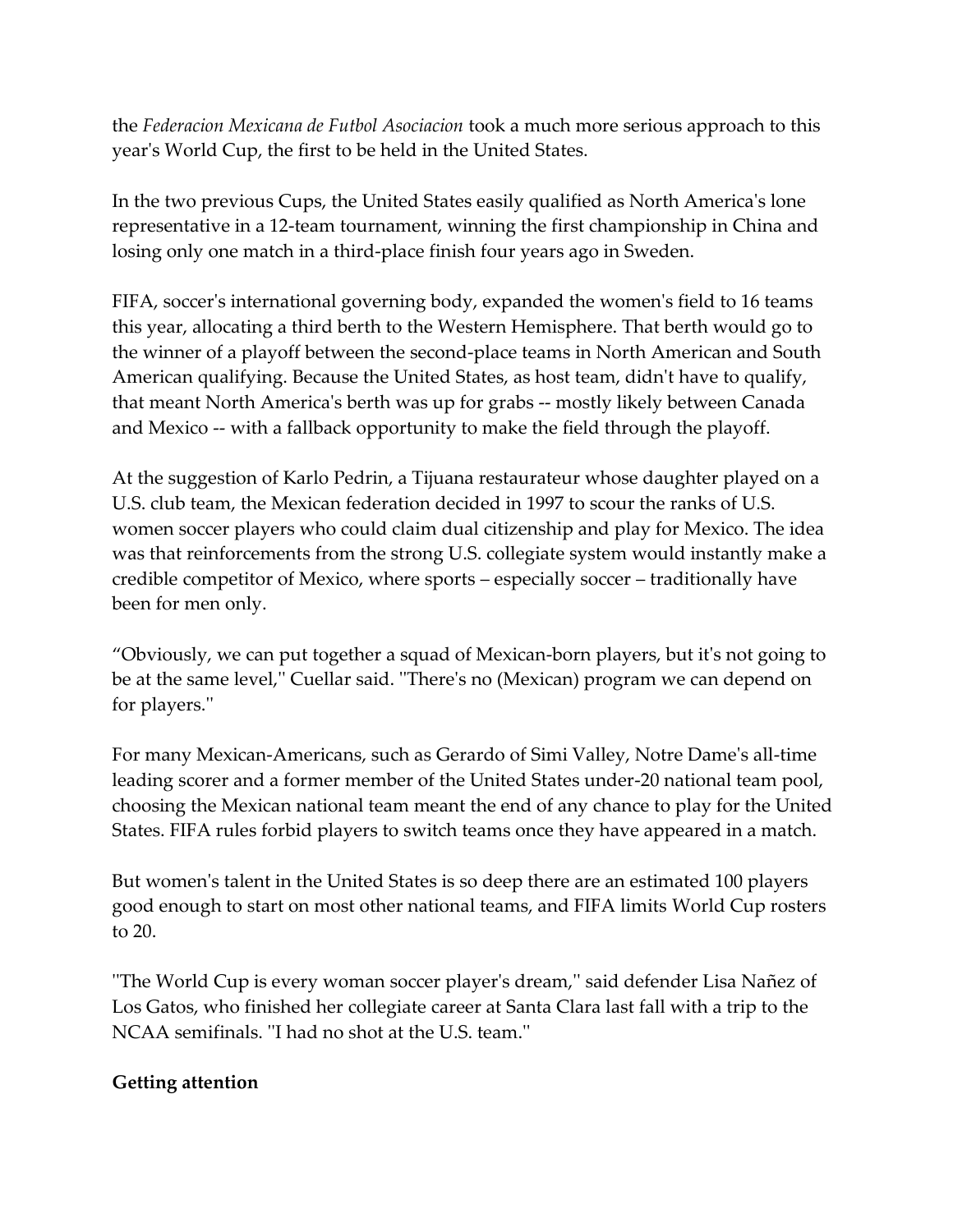After three months' play in a San Diego club league a year ago, Mexico finished its qualifying group with a 2-0-1 record last summer. It lost to Canada 1-0 in a match for the North American berth played in suburban Toronto. That sent the Mexicans into a home-and-home series against Argentina, runner-up to Brazil for the South American berth.

Mexico swept Argentina 3-1 and 3-2 in December to make the World Cup field. That paved the way to acceptance by Mexican fans, Rodebaugh said, ''because our men never beat Argentina.''

Since qualifying, the team has scrimmaged U.S. college teams such as Stanford and Santa Clara on the road as well as Mexican boys teams behind closed doors at the national training center near Mexico City. It played the U.S. under-20 team Saturday in Chiapas, the first public game in Mexico since the team beat Argentina in Toluca.

In Mexico, the players are restricted to the eat-sleep-practice confines of the fenced-in training center for four weeks at a time – a source of considerable grumbling among the U.S.-born players who like to take breaks at home, Hill said.

Still, the Mexican public is slowly becoming aware that its women's team is going to play for the world soccer championship. Fans even know their team has been placed in ''group of death'' against strong European teams and assigned venues away from Los Angeles or San Jose, where it would get considerable support.

''A lot of little girls are coming out with their parents to watch us through the fence,'' said Gina Oceguera, who played at St. Francis High School and Cal Poly-San Luis Obispo. ''Our coach tells us they come out because they're curious to see who we are.''

## **Looking ahead**

Despite the difficulties he has had to overcome since becoming Mexico's coach last November, Cuellar believes both factions on his team can make their own contributions.

''The training discipline it takes for the Mexican girls is made a lot easier by having Mexican-Americans who are used to doing that kind of work all the time,'' he said. ''But the Americans can learn from the Mexican girls the emotions, the Latin things that make soccer a beautiful game. There's give and take from both the groups.''